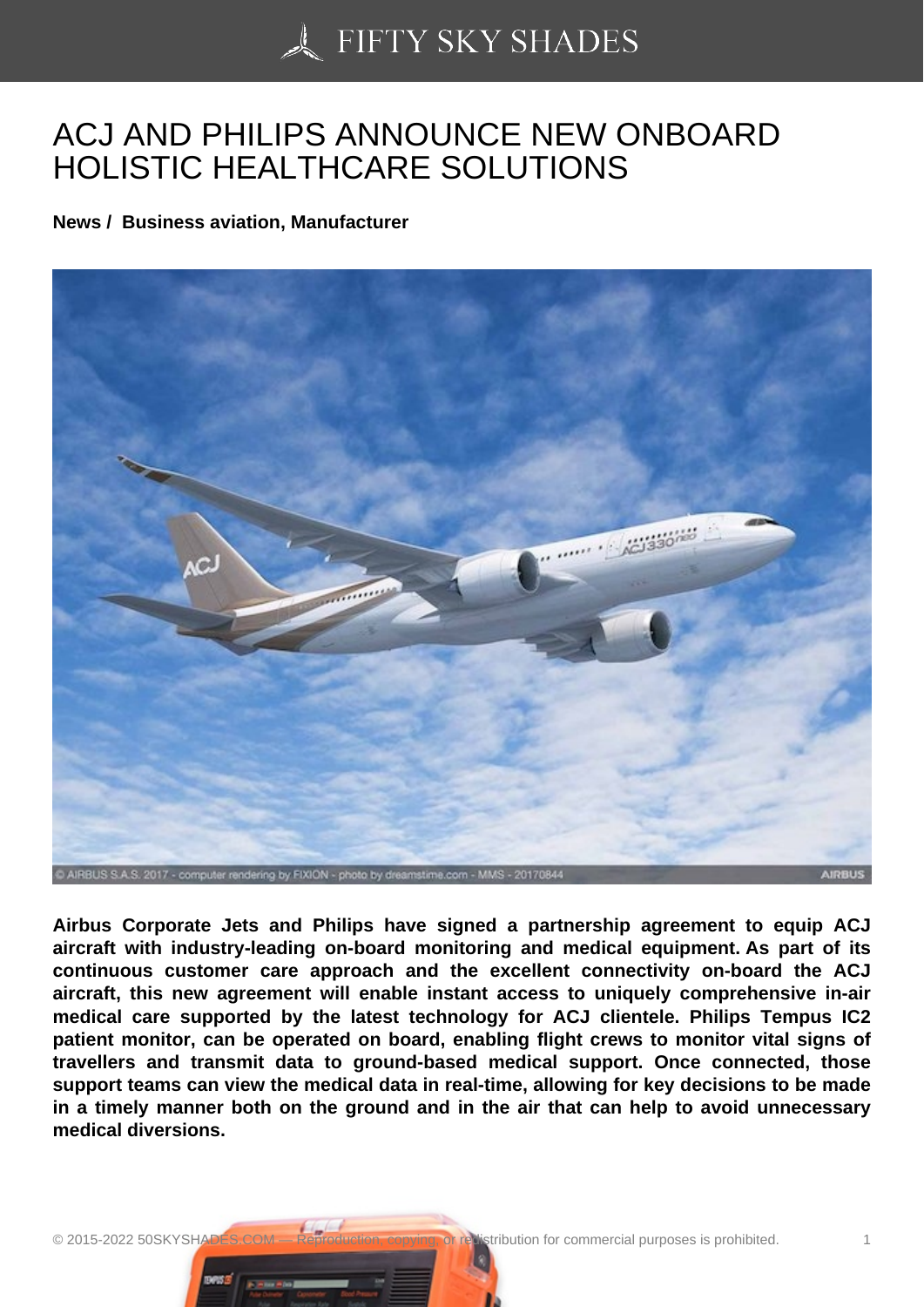**medical care. This is an enhancement of our customer services portfolio that our ACJ customers will benefit from," said Benoit Defforge, ACJ President**

**"When it comes to in-flight emergency preparedness and safeguarding the care of air travellers, remote access to data and ground based medical support is becoming increasingly important" said Ryan Landon, General Manager for Emergency Care at Philips. "With connected monitoring like Philips Tempus IC2 patient monitor and HeartStart FRx, flight and ground crews alike can access the right tools and information to make confident decisions in the air and provide better, more holistic care."**

Current ACJ customers will have the opportunity to select from one of three packages providing different levels of support depending on their needs, while clients purchasing new aircraft will automatically receive the full comprehensive package for a 3-year period. Each package will feature elements to support an in-flight incident, including comprehensive 24/7 medical support, covering pre-flight, in-flight and crewcare, which is provided by Flightcare Global.

Additionally, the package will support ACJ customers' operational risk management by providing access to Osprey Flight Solutions' aviation alerting system, delivering proactive and preemptive rapid analysis and data.

The current environment has enhanced medical and risk management support solutions. This unique collaboration reflects a significant evolution in the Corporate Aviation Industry, highlighting the importance of providing flexible and adaptable levels of services and client support.

Airbus supports more than 500 airline and corporate jet customers with one of the largest support networks in the world, including tailored services for business jet needs. More than 200 Airbus corporate jets are in service on every continent, including Antarctica.